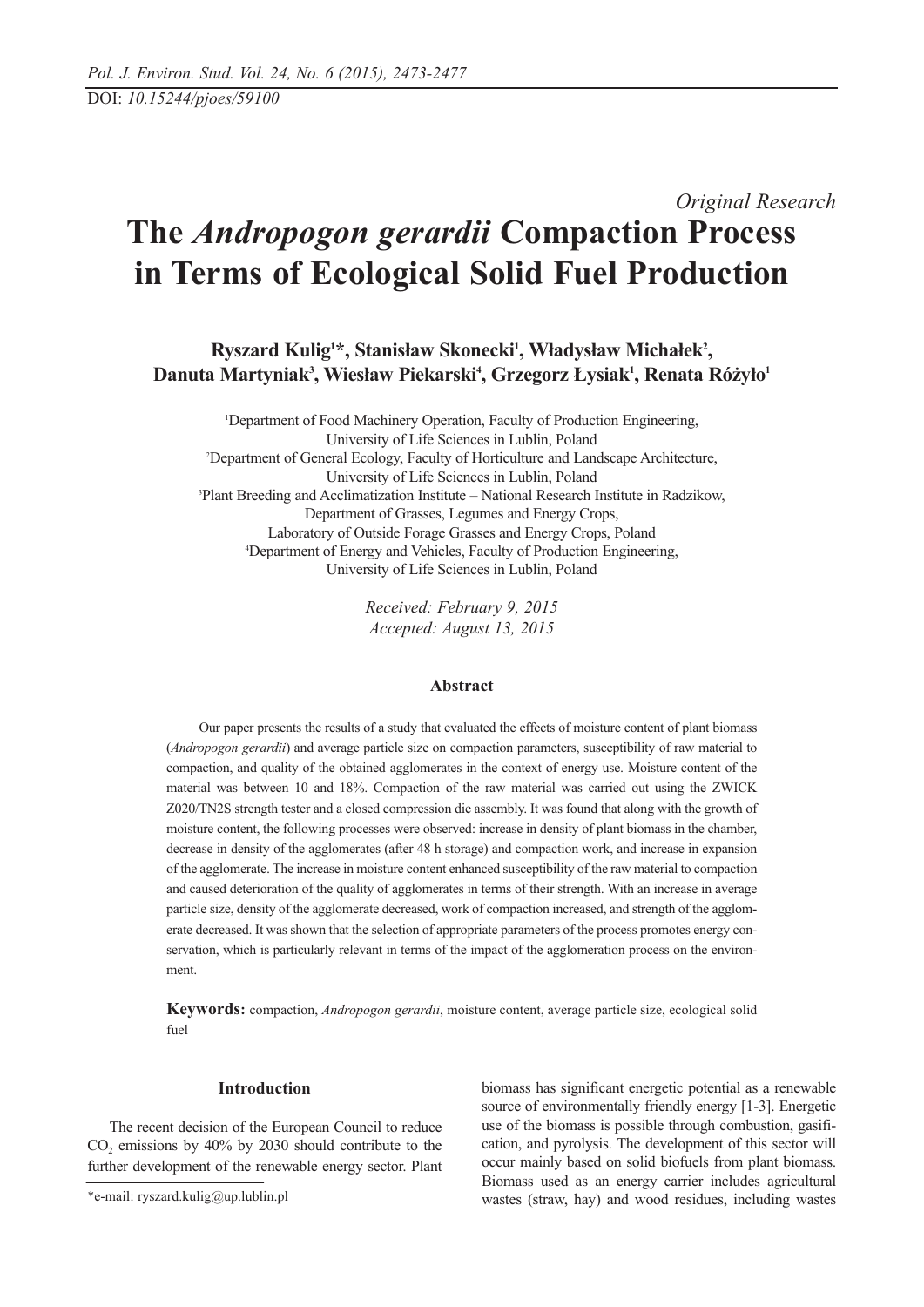derived from the timber industry (wood particles, shavings, sawdust), with targeted energy crops (e.g., willow, poplar, Jerusalem artichokes, *Miscanthus giganteus*).

Due to the possibility of diseases and pests that can threaten crops, farmers were forced to search for new plant species. *Andropogon gerardii*, an American prairie grass, can be taken as an excellent example of such plants. This plant has good energy features [4-6]. This species is a type C4, like *Spartina*, *Miscanthus*, which generally do not produce seeds. Even occasionally issued, they have a poor lifespan. In climatic conditions of Europe (and especially in Poland) this species does not raise concerns about its uncontrollable spread due to relative late seed ripening, slow seedling establishment, and significance competition from local flora components [7].

These plants, due to their low density (which hampers transport, storage, and dosage to boilers) and low calorific value (in relation to the volume unit), are difficult to distribute in natural form. Energy crops of low density value require a change of their original form into agglomerates, which is obtained by briquetting or pelleting of the loose material [8-11].

These processes require knowledge of pressurized compaction of plant materials. An important factor is to determine the course of compaction and quality of the product. Studies on pressurized compaction of plant materials on a laboratory scale are mainly conducted using devices with operating systems called "cylinder-compacting piston" [12, 13]. They help specify the parameters of the compacting process, including the energy intensity of compaction and susceptibility of the material to compaction. Our studies, along with studies conducted by other authors, have shown that the course of the process and the resulting product of an appropriate mechanical strength depend on physical and chemical properties of the raw material [14-19].

In the process of compaction, the moisture content of the material is of particular importance [20-24]. The obtained parameters of pressurized agglomeration are also dependent upon physical properties, including the average size of the biomass particles [12, 21-23, 25]. This study is a continuation of research that evaluated the impact of process conditions on the course of compaction of plant materials.

The objective of this study is to determine the impact of moisture content and average particle size of *Andropogon gerardii* on compaction parameters and the quality of the resulting agglomerate.

## **Materials and Methods**

Our experiment was conducted using the long-term grass *Andropogon gerardii*. This species is sensitive to weeds, especially in the initial two years of cultivation [5]. Depending on soil fertility, the quantity of crop was between six and 24 tons d.m. per hectare. It may also be useful for the recultivation of industrial areas.

In this study, the raw material was purchased from the Plant Breeding and Acclimatization Institute at the National Research Institute in Radzikow. Studies conducted in this institute showed that the heat of combustion of the raw material was approximately 17.5 MJ/kg d.w., and the ash content was approximately 5%.

For the study of pressurized compaction, ground raw material was used. *Andropogon gerardii* was ground using an H 950 shredder utilizing sieves of three different diameters: 4, 7, and 10 mm. By this method, three samples of the tested material were characterized by different average particle sizes that were obtained.

Average particle size was determined for ground samples of *Andropogon gerardii*. Measurements were made in accordance with PN-EN 15149-2:2011 using a SASKIA Thyr 2 sieve shaker (using a set of sieves with mesh sizes: 0.095, 0.18, 0.315, 0.5, 0.8, 1.0, 1.2, 1.6, 2.0, and 3.2 mm; sample weight of 100 g; and sieving time of 5 min). The average particle size of samples of the investigated material was  $d_s = 0.85$  mm,  $d_s = 1.34$  mm, and  $d_s = 1.81$  mm.

The compaction process was carried out for samples of ground material characterized by moisture content of 10, 12, 14, 16, and  $18\%$  ( $\pm 0.2\%$ ). The moisture content was determined by oven-drying method in accordance with PN-EN 14774-1:2010. The given moisture content was obtained by drying or by adding water to the sample material.

Compaction studies were performed according to the procedure presented by Laskowski and Skonecki [26]. Compaction of the raw material was carried out using the ZWICK Z020/TN2S strength tester. Our study also used a closed compression die assembly (Fig. 1). The diameter of the compression chamber was 15 mm, the temperature of the cylinder (compacted material) was 20ºC, and the piston speed was 10 mm per min. Weight of material sample was 2 g. Compaction was carried out for the maximum compaction force  $F_{max}$  = 20 kN, for the maximum specific piston pressure on the material equals 113 MPa. Every compaction process was performed in three replications.



Fig. 1. Scheme of the closed compression die assembly: 1 piston, 2 cylinder, 3 compacted material, 4 base [12].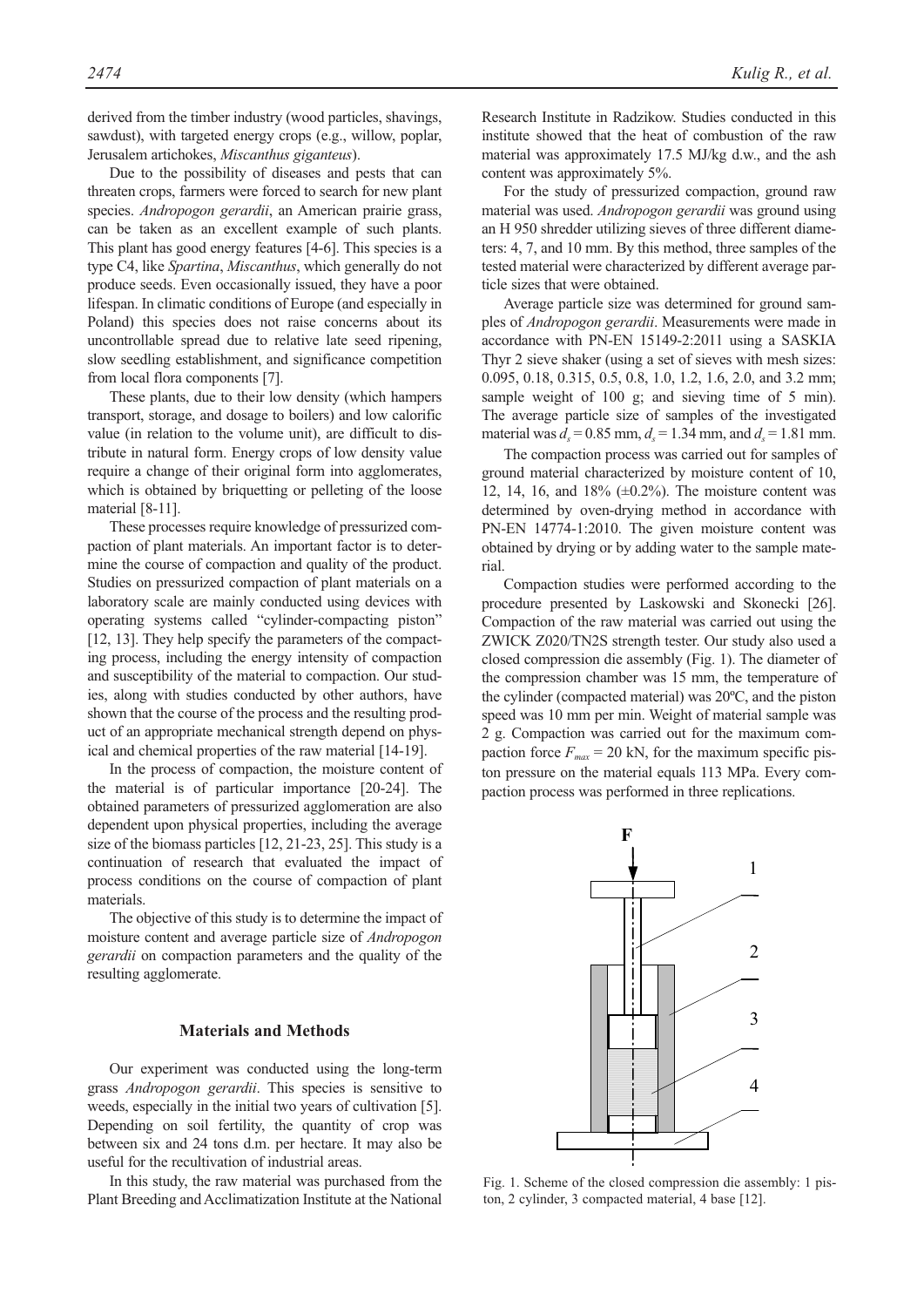The coefficient of material susceptibility to compaction  $k<sub>c</sub>$  was calculated:

$$
k_c = \frac{L_c}{(\rho_c - \rho_n)}
$$
 (1)

...where:

 $L_{c'}$  – specific compaction work  $[Jg^{-1}]$ ,

 $\rho_n$  – initial bulk density of raw material [g·cm<sup>-3</sup>].

The quality of the agglomerate in terms of mechanical strength was determined in a compression test with the use of a ZWICK Z020/TN2S strength tester (piston speed 10 mm·min-1). The agglomerate with a diameter *d* and length *l* was compressed along the perpendicular axis until damage (crack), and the maximum braking force  $F_n$  was determined. The so-called agglomerate mechanical strength *δm* [MPa] was calculated using the following formula [27]:

$$
\delta_m = \frac{2F_n}{\pi \, dl} \tag{2}
$$

Correlation analysis between the moisture content of material, its granularity, and compaction parameters of the process was performed using the statistical procedures of STATISTICA program, at a significance level of  $\alpha_i = 0.01$ . Plots showing these correlations, regression equations, and the values of coefficient of determination  $\mathbb{R}^2$  are presented in Figs. 2-6.



Fig. 2. Correlation between density of the raw material in chamber  $\rho_c$  and moisture content *w* for three average particle sizes of material  $d_s$ .



Fig. 3. Correlation between density of agglomerate  $\rho_a$  and moisture content for three average particle sizes of material  $d_s$ .

#### **Results and Discussion**

Changes in the density of raw material in the chamber and agglomerate are illustrated in Figs. 2 and 3. From the resulting data, it can be concluded that with increasing moisture content, the density of the material in chamber  $\rho_c$ (only a slight decrease in density in the range of 16-18% of moisture content was observed) increased, and the density of agglomerate *ρa* decreased.

For the tested raw material, the highest values of  $\rho_c$  and  $\rho_a$  parameters related to the lowest average particle size  $d<sub>s</sub> = 0.85$  mm. For this particle size, the range of density variation within the moisture content range of 10-18% ranged from 1.78 g·cm<sup>-3</sup> to 1.84 g·cm<sup>-3</sup> for  $\rho_c$ , and from 0.89 g·cm<sup>-3</sup> to 0.65 g·cm<sup>-3</sup> for  $\rho_a$ . By contrast, the lowest values of the density were obtained for raw material compaction with the highest average particle size  $d_s = 1.81$  mm. Densities for this average particle size were:  $\rho_c$  from 1.78 g·cm<sup>-3</sup> to 1.82 g·cm<sup>-3</sup> and  $\rho_a$  from 0.86 g·cm<sup>-3</sup> to 0.6 g·cm<sup>-3</sup>. The resulting density of the raw material in the chamber  $\rho_c$ for  $d_s = 0.85$  mm was about 2% higher than this density for material compaction of  $d_s = 1.81$  mm.

In contrast, for the agglomerate density  $\rho_a$  in terms of compaction of the raw material of  $d_s = 0.85$  mm, density was higher by about 5% in comparison to the density achieved for *Andropogon gerardii* of  $d_s = 1.81$  mm. Similar results were also found in studies conducted by Mani et al. [21]. In this case, the change in the diameter of a mill shredder from 3.2 to 0.8 mm caused – in comparison to most of the tested materials – an increase in the density of obtained agglomerates.

The correlations between specific compaction work  $L_c$ and moisture content (*w*) of the raw material for the three average particle sizes of the raw material are shown in Fig. 4. The work decreased with increasing moisture content of *Andropogon gerardii* for each average particle size *ds*. The highest values of this work were obtained in terms of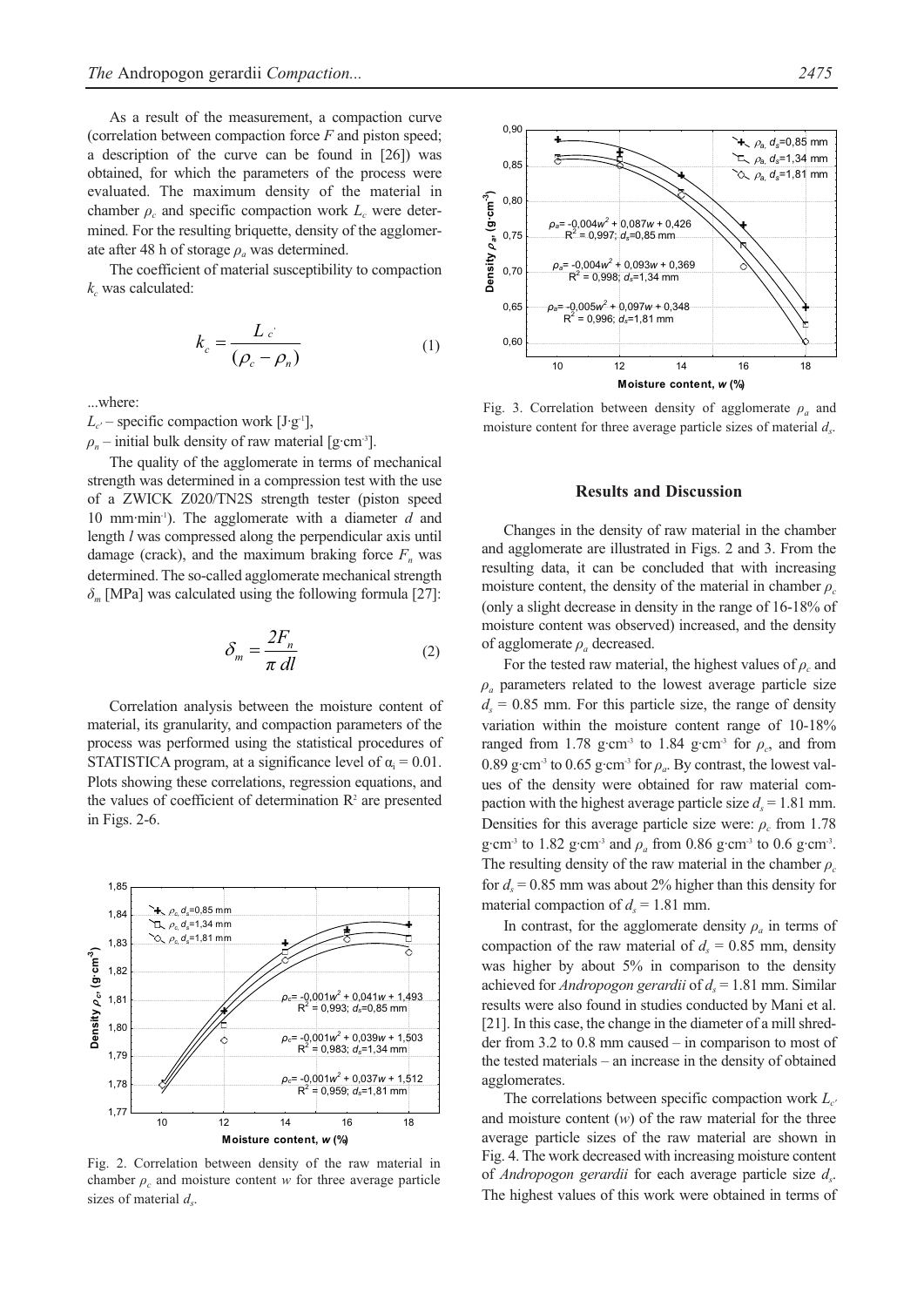

Fig. 4. Correlation between specific compaction work *Lc'* and moisture content for three average particle sizes of material  $d_s$ .

compaction of the raw material with the highest average particle size  $d<sub>s</sub> = 1.81$  mm.

The value of the specific compaction work  $L_c$  for the tested average particle size ranged from 40 J·g<sup>-1</sup> ( $d<sub>s</sub> = 1.81$ ) mm, moisture content  $w = 10\%$  to 20.4 J·g<sup>-1</sup> ( $d_s = 0.85$ , moisture content =  $18\%$ ). Increase in moisture content (*w*) caused an improvement in plasticity and susceptibility of the material to compaction, which was confirmed by the decrease in the value of  $L_{c'}$  work (Fig. 4) and susceptibility to compaction factor  $k_c$  (Fig. 5).

For the tested raw material, the value of coefficient of susceptibility to compaction  $k_c$  (Fig. 5) ranged from 26.8  $(J \cdot g^{-1}) \cdot [(g \cdot cm^{-3})]^{-1} (d_s = 1.81 \text{ mm})$ , moisture content  $w = 10\%$ ) to 13.7 (J·g<sup>-1</sup>)·[(g·cm<sup>-3</sup>)]<sup>-1</sup> ( $d_s$  = 0.85 mm, moisture content w  $= 18\%$ ). Similar to compaction work  $L_c$ <sup>t</sup>, higher values of coefficient  $k_c$  were obtained for the raw material of  $d_c = 1.81$ mm. Better susceptibility to compaction was found in the raw material of the lowest average particle size and of the highest moisture content. The obtained results of suscepti-



Fig. 5. Correlation between coefficient of material susceptibility to compaction  $k_c$  and moisture content w for three average particle sizes of material  $d_s$ .



Fig. 6. Correlation between agglomerate mechanical strength *δm* and moisture content w for three average particle sizes of material  $d_s$ .

bility to compaction  $k_c$  confirm the trend of  $k_c$  change with increasing moisture content and the change in average particle size as reported for the compaction of other raw materials [13, 21, 24].

Mechanical resistance  $\delta_m$  for the tested material was in the range between 0.53 MPa and 0.2 MPa (Fig. 6). The results of mechanical resistance  $\delta_m$  showed that strength of the agglomerates decreased with increasing moisture content of the raw material for each average particle size, which was also confirmed by the research of Missagia et al. [22]. The highest mechanical resistance was obtained for *Andropogon gerardii*, characterized by moisture content of 10% for each average particle size.

A similar variation for mechanical resistance (depending on the moisture content and the average particle size) occurred also in comparison to the agglomerate density  $\rho_a$ (Fig. 3). During compacting process of the material with the lowest moisture content, agglomerates with the highest density (Fig. 3) and mechanical resistance were produced (Fig. 6); however, because of the high compaction work (Fig. 4), the process becomes more energy intensive. In addition, an increase in the total energy consumption in the production of agglomerate, may be due to increasing the degree of grinding of the raw material. This was demonstrated in studies by Kashaninejad et al. [12]. Compression and total specific energy for making the pellets increased significantly with particle size decreasing from 3.2 to 1.6 mm.

#### **Conclusions**

The experimental results showed that the moisture content of the plant biomass (*Andropogon gerardii*) and the average particle size of the raw material significantly affect the parameters of the pressurized compaction process of the material in a closed chamber (briquetting), and have an influential effect on the mechanical strength of the resulting agglomerate.